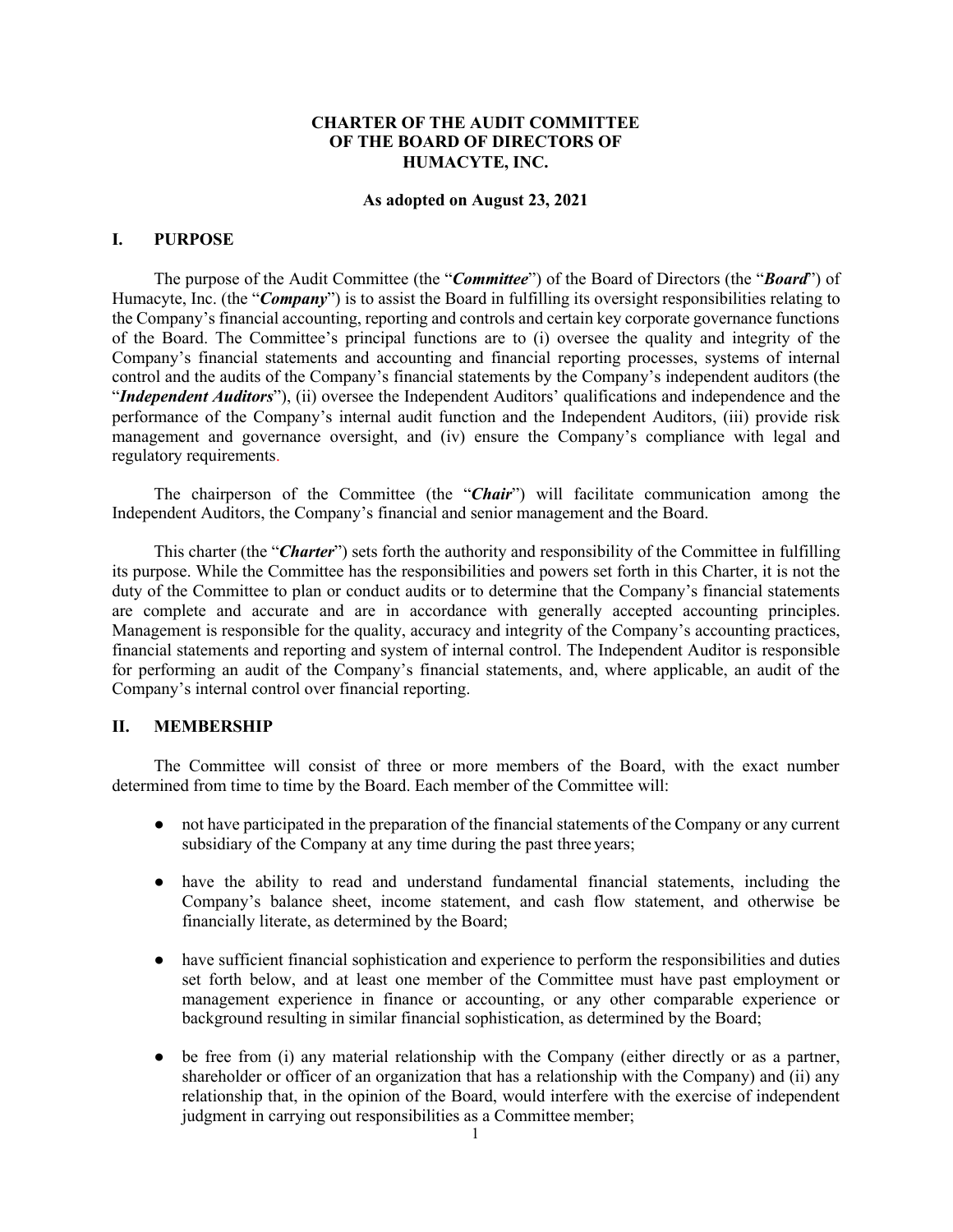- not accept directly or indirectly any consulting, advisory or other compensatory fee from the Company or any subsidiary thereof, and not be an affiliated person of the Company or any subsidiary thereof, in each case as required by Rule 10A-3 of the Securities and Exchange Act of 1934, as amended; and
- satisfy any other applicable independence and financial literacy standards established by the Nasdaq Stock Market and the rules of the Securities and Exchange Commission ("*SEC*") and any other guidelines established by the Company.

All members of the Committee will be appointed by, and will serve at the discretion of, the Board. The Board may appoint a member of the Committee to serve as the Chair; if the Board does not appoint a Chair, the Committee members may designate a Chair by their majority vote. Resignation or removal of a director from the Board, for whatever reason, shall automatically constitute resignation or removal, as applicable, from the Committee.

## **III. RESPONSIBILITIES AND DUTIES**

The principal responsibilities and duties of the Committee in serving the purposes outlined in Section I of this Charter are set forth below. These responsibilities and duties are set forth as a guide, with the understanding that the Committee will carry them out in a manner that is appropriate given the Company's needs and circumstances. To the extent permitted under applicable law, stock exchange listing standards and the Company's certificate of incorporation and bylaws, the Committee may supplement or (except as otherwise required by applicable laws or rules) deviate from these responsibilities and duties as appropriate and may establish policies and procedures from time to time that it deems necessary or advisable in fulfilling its responsibilities.

**A. Financial Statements and Disclosures.** The Committee is responsible for oversight of the independent audit of the Company's financial statements. The Committee will:

- 1. Review the Company's annual and quarterly financial statements prior to their public release, including any report on the Company's internal control over financial reporting and any report or opinion by the Independent Auditors, and consider whether such statements, reports and opinions are complete, consistent with information known to the Committee and reflective of appropriate accounting principles.
- 2. Review other sections of any annual or quarterly report or similar filing and any related regulatory filings, including the disclosures under "Management's Discussion and Analysis of Financial Condition and Results of Operations" to consider the accuracy and completeness of the information contained therein prior to their public release.
- 3. If appropriate, recommend the annual audited financial statements to the Board for inclusion in the Company's Annual Report on Form 10-K.
- 4. In connection with the Committee's review of the annual and quarterly financial statements:
	- discuss the financial statements and the results of the Independent Auditors' audit or review, as applicable, of the financial statements with the Independent Auditors, the internal audit function and the Company's management;
	- discuss any items communicated by the Independent Auditors in accordance with the applicable requirements of the Public Company Accounting Oversight Board (the "PCAOB"). These discussions should include the Independent Auditors' judgments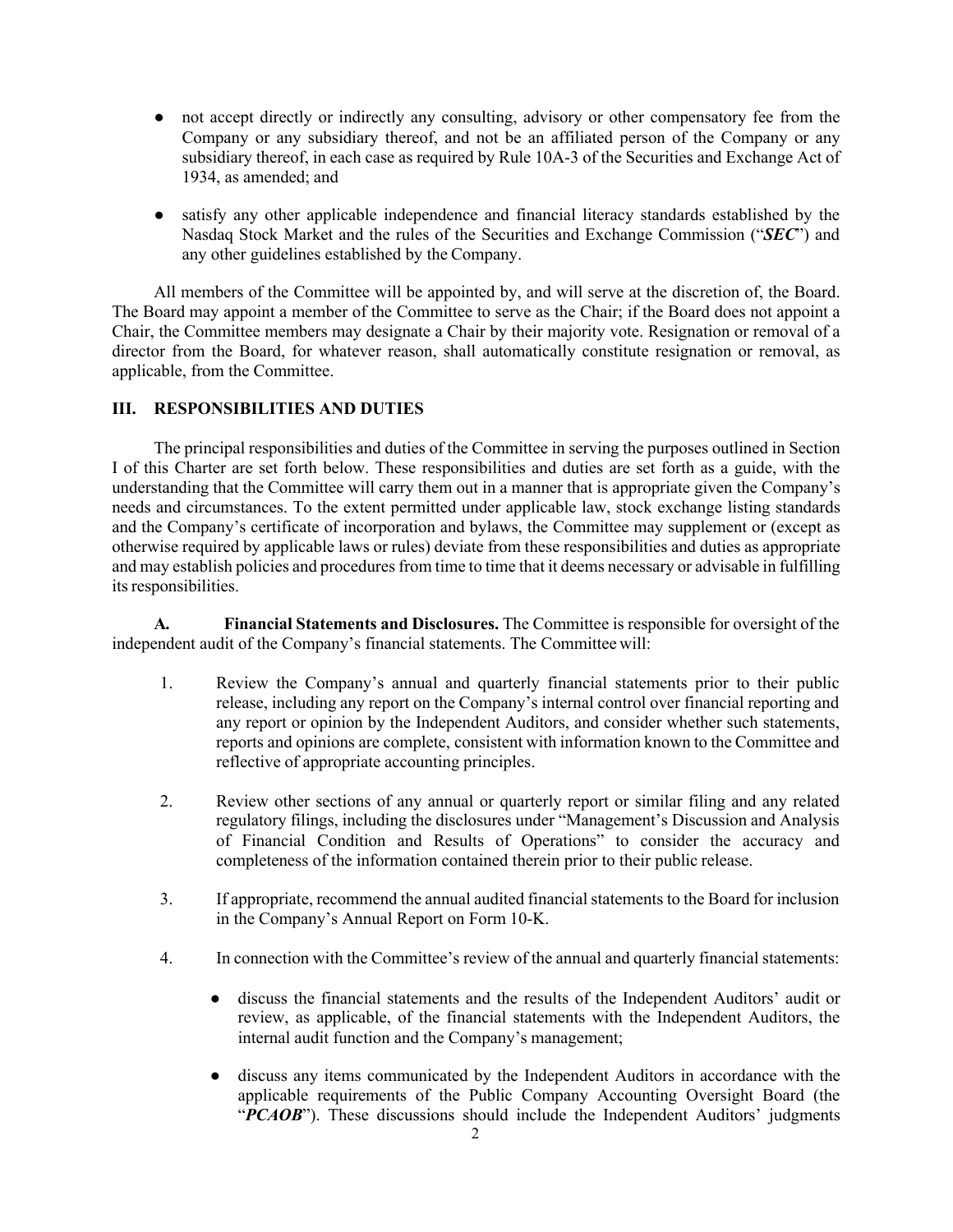about the quality and appropriateness of the Company's accounting principles, the reasonableness of significant judgments, the clarity of the disclosures in the Company's financial statements, any significant difficulties encountered during the course of the audit, including any restrictions on the scope of work or access to requiredinformation, and any other matters related to the conduct of the audit, including any "critical audit matters";

- discuss with the Company's management and the Independent Auditors the Company's selection, application and disclosure of critical accounting policies and practices; and
- review and discuss with the Company's management earnings press releases and the use of any "pro forma" financial information or non-GAAP financial measures, prior to public disclosure.
- 5. Review the following on at least an annual basis:
	- any major issues, as determined by the Committee, regarding accounting principles and financial statement presentations, including any significant changes in the Company's selection or application of accounting principles, and major issues as to the adequacy of the Company's internal controls and any special audit steps adopted in light of material weaknesses or significant deficiencies;
	- analyses prepared by management or the Independent Auditors setting forth significant financial reporting issues and judgments made in connection with the preparation of the financial statements, including analyses of the effects of alternative generally accepted accounting principles methods on the financial statements; and
	- the effect of regulatory and accounting initiatives, as well as off-balance sheet structures, on the financial statements of the Company.
- 6. Provide a report for inclusion in the Company's annual proxy statement in accordance with the rules and regulations of the SEC.
- **B. Internal Controls.** With respect to the Company's internal controls, the Committee will:
- 1. Oversee the integrity of accounting and financial reporting processes of the Company and its systems of internal control over financial reporting, including any significant deficiencies and material weaknesses in their design or operation.
- 2. Discuss any comments or recommendations of the Independent Auditors outlined in their annual management letter or internal control reports.
- 3. Review with management and the Independent Auditors the adequacy and effectiveness of the Company's internal controls.
- 4. Periodically consult with the Independent Auditors out of the presence of the Company's management about internal controls, the completeness and accuracy of the Company's financial statements and any other matters that the Committee or the Independent Auditors believe should be discussed privately with the Committee.
- **C. Internal Audit.** With respect to the Company's internal audit activity, the Committee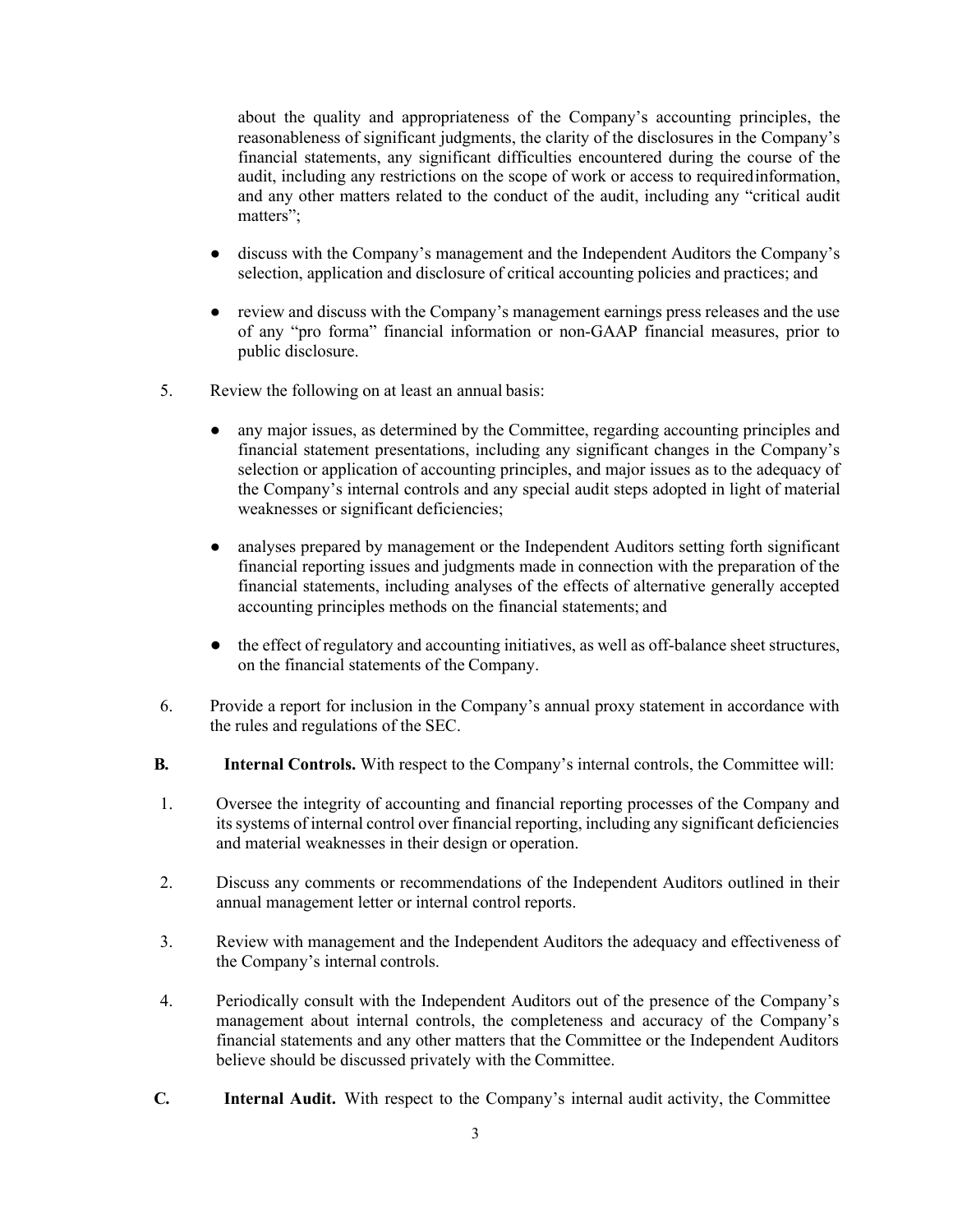1. Review with management the charter, activities, budget, staffing, organizational structure and effectiveness of the internal audit function.

- 2. Have final authority to review and approve the annual internal audit plan and all major changes to the plan.
- 3. Inquire of management whether any internal audit engagements or non-audit engagements were completed but not reported to the Committee, and if so, whether any matters of significance arose from such work.
- 4. Receive and discuss quarterly updates regarding the Company's risk management processes and systems of internal control.

**D. Independent Auditors.** With respect to the Company's independent auditors, the Committee will:

- 1. Review and approve the selection, compensation, and retention of the Independent Auditors, which shall report directly to the Committee.
- 2. Review the continuing independence of the Independent Auditors, including:
	- obtaining and reviewing, on an annual basis, a letter from the Independent Auditors describing all relationships between the Independent Auditors and the Company;
	- at least annually, including in connection with the receipt of such letter, reviewing and discussing with the Independent Auditors their independence, including the nature and scope of any such relationships; and
	- taking, or recommending that the Board take, appropriate action to oversee the independence of the Independent Auditors, including discontinuing any relationships that the Committee believes could compromise the independence of the Independent Auditors.
- 3. Obtain and review, at least annually, a report from the Independent Auditors describing the firm's internal quality-control procedures and any material issues raised by the most recent internal quality-control review, peer review or investigation by governmental or professional authorities, within the preceding five years, including the PCAOB, and any steps taken to address any such issues.
- 4. Review and approve the proposal for audit planning, scope and staffing developed by the Independent Auditors, consistent with the Company's Independent Auditor Pre-Approval Policy (the "Pre-Approval Policy").
- 5. Set hiring policies for the Company's hiring of employees or former employees of the Independent Auditors, as required by regulations and by applicable stock exchange listing standards.
- 6. Review and approve, at least on an annual basis, and consistent with the Pre-Approval Policy, all audit and non-audit services (including the fees and terms thereof) to be provided

will: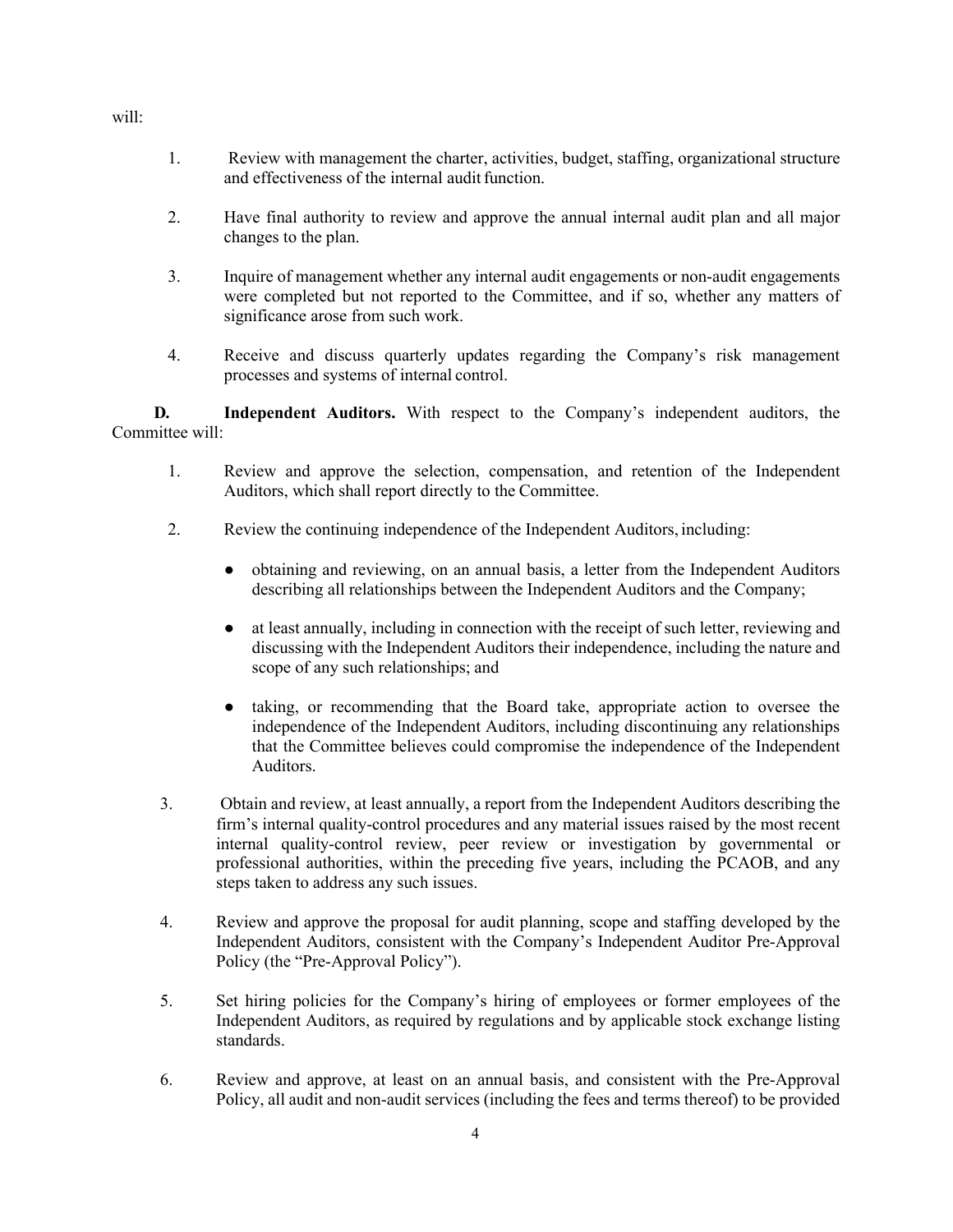by the Independent Auditors.

- 7. Periodically review and evaluate the performance of the lead audit partner of the Independent Auditors, oversee the rotation of the lead audit partner responsible for the Company's audit and review and consider the selection of the lead audit partner.
- 8. Periodically consider whether there should be a rotation of the Independent Auditors.
- 9. Review and discuss with the Independent Auditor any audit problems and the Company management's response, including any restrictions on the scope of the Independent Auditor's activities or on access to requested information, and any significant disagreements with management (including resolution of any such disagreements).
- 10. Review and discuss with the Independent Auditors the reports delivered to the Committee by the Independent Auditors regarding:
	- critical accounting policies, critical audit matters, estimates and practices used;
	- alternative treatments of financial information within generally accepted accounting principles that have been discussed with management, the ramifications of the alternatives and the treatment preferred by the Independent Auditors; and
	- other material written communications between the Independent Auditors and the Company's management, such as any management letter or schedule of unadjusted differences.

**E. Compliance; Values and Ethics.** With respect to the Company's compliance process and its values and ethics practices, the Committee will:

- 1. Oversee the Company's (i) compliance with applicable laws and regulations, (ii) compliance framework and (iii) compliance program.
- 2. Oversee the investigation and follow-up (including disciplinary action) of any instances of material or significant noncompliance, including reports that involve actual or alleged violations of the Company's Code of Conduct and Ethics.
- 3. Review ongoing investigations, findings of any examinations by regulatory authorities, and the Company's responses to such investigations, findings and examinations.
- 4. Review and discuss quarterly updates from the Company's management and legal counsel regarding compliance matters.
- 5. Investigate any matter brought to the attention of the Committee within the scope of its duties if, in the judgment of the Committee, such investigation is necessary or appropriate.
- 6. Establish procedures for the receipt, retention and treatment of complaints received by the Company regarding accounting, internal accounting controls or auditing matters and the confidential and anonymous submission by employees of concerns regarding questionable accounting or auditing matters.
- 7. Oversee the Company's systems and controls for ethical behavior and the prevention of bribery and receive and respond to reports on non-compliance.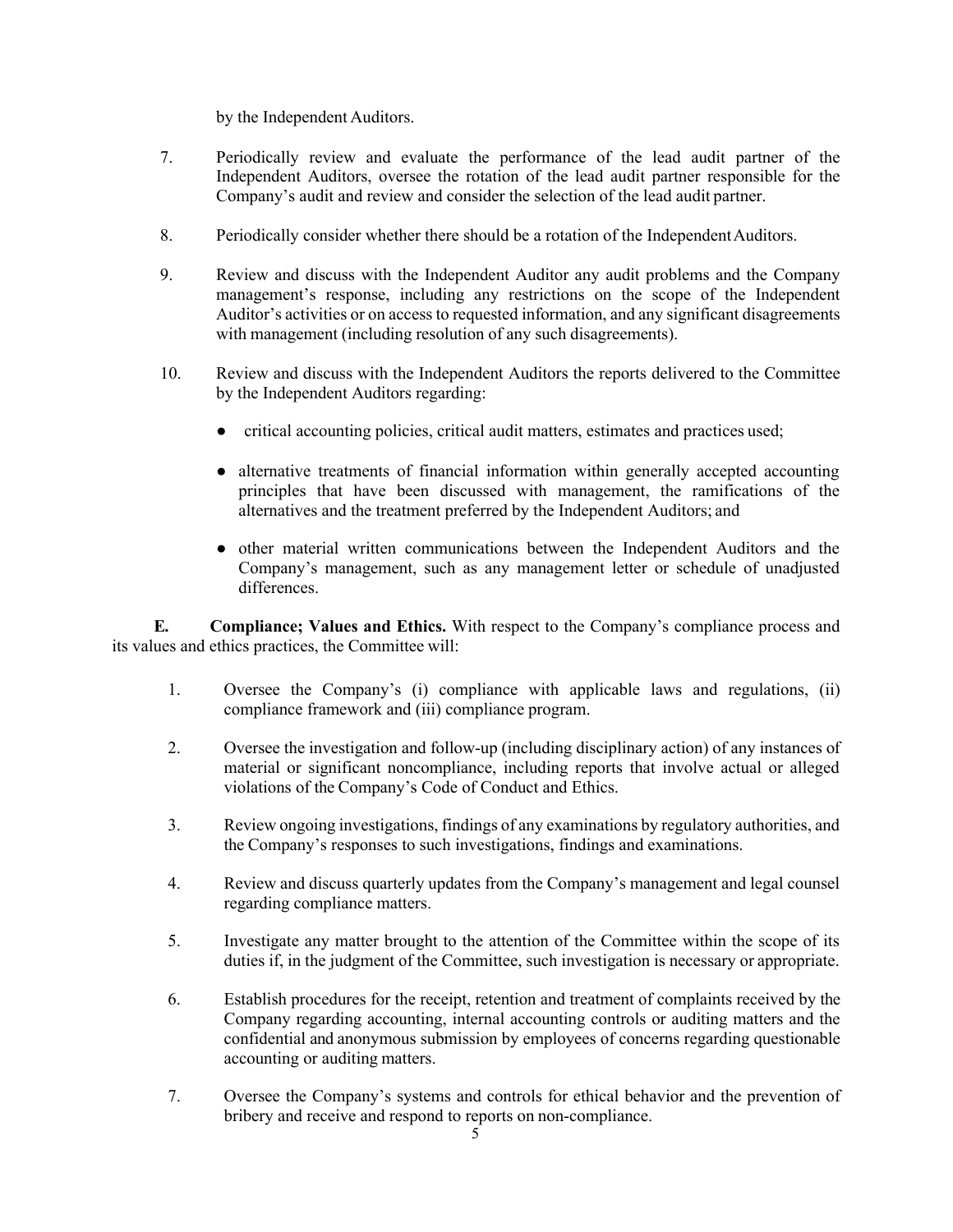**F. Risk Management; Fraud.** With respect to the Company's risk management and its processes for preventing and detecting fraud, the Committee will:

- 1. Annually review the Company's risk profile, including without limitation with respect to cybersecurity matters.
- 2. Obtain an annual report on management's implementation and maintenance of an appropriate Company-wide risk management process, as appropriate.
- 3. Review the risk management processes established and maintained by management and the procedures in place to ensure that they are operating as intended.
- 4. Review with management the Company's major financial risk exposures and the steps management has taken to monitor such exposures, including the Company's procedures and any related policies, with respect to risk assessment and risk management.
- 5. Receive and discuss quarterly updates from management regarding the Company's risk management processes and systems of internal control.
- 6. Oversee management's arrangements for the prevention, deterrence and detection of fraud and for management's responses to allegations of fraud.
- 7. Review any allegations of fraud disclosed to the Committee involving management or any employee of the Company with a significant role in the Company's internal controls over financial reporting, legal compliance or corporate governance.
- 8. Challenge management and auditors, both internal and the Independent Auditors, to ensure that the Company has in place appropriate antifraud programs and controls and to ensure that investigations are undertaken if fraud is detected.

**G. General.** With respect to the authority, responsibilities and performance of the Committee pursuant to this Charter, the Committee will:

- 1. Periodically review the status of any legal matters or regulatory changes that could have a significant impact on the Company's financial statements.
- 2. Review and, where appropriate, approve or waive conflicts of interest or related party transactions consistent with the corporate policies on conflicts of interest and related party transactions.
- 3. Carry out any other responsibilities and duties delegated to it by the Board or as the Committee deems necessary or appropriate consistent with its purpose.

## **IV. STUDIES AND ADVISORS**

The Committee, in discharging its responsibilities and duties, may conduct, direct, supervise or authorize studies of, or investigations into, any matter that the Committee deems appropriate, with full and unrestricted access to all books, records, documents, facilities and personnel of the Company. The Committee has the sole authority and right, at the expense of the Company, to retain and terminate legal counsel, other consultants, accountants, experts and advisors of its choice to assist the Committee in connection with its functions. The Committee will have the sole authority to approve the fees and other retention terms of any such third parties. The Company will provide for appropriate funding, as determined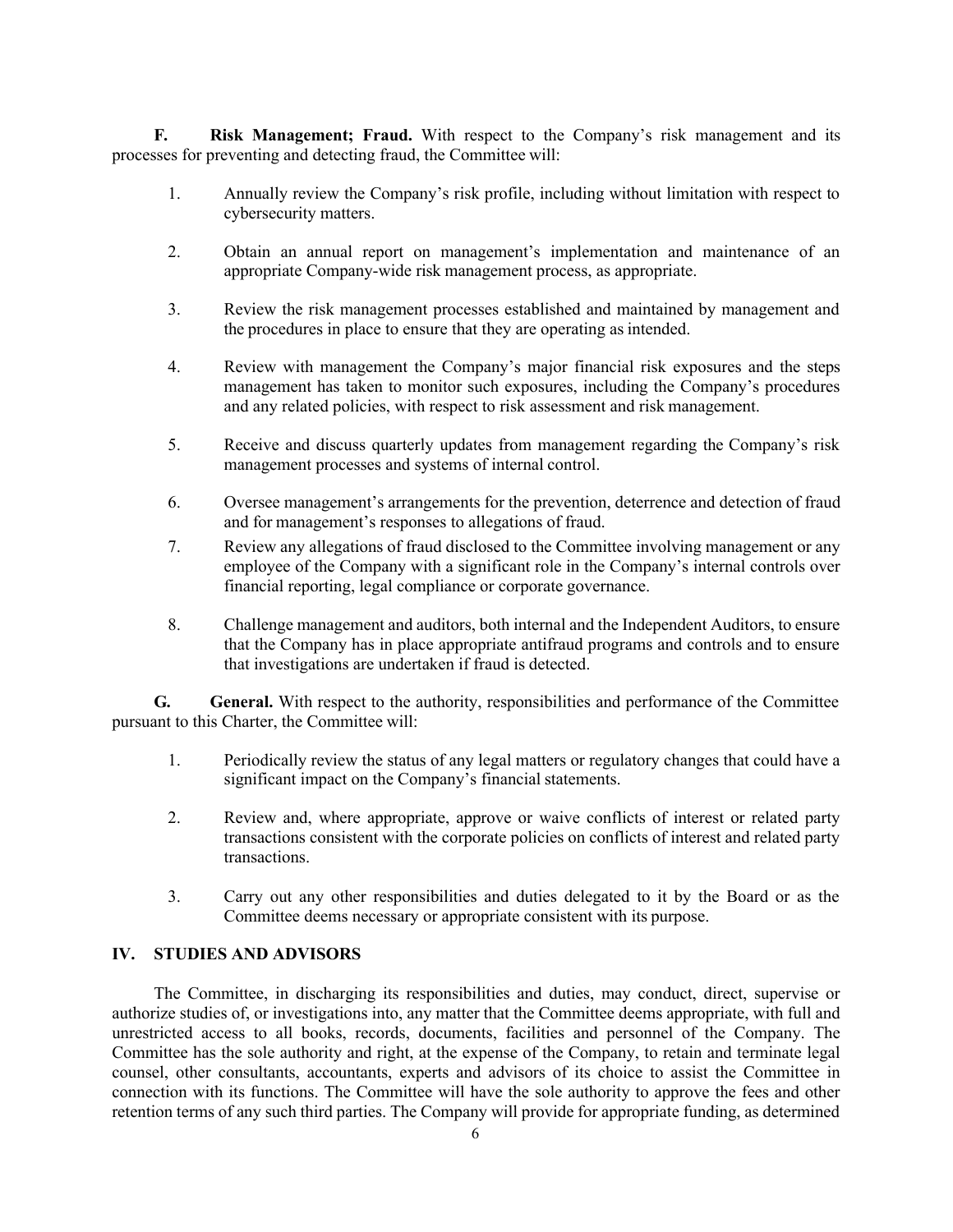by the Committee, for:

- payment of compensation to the Independent Auditor and any legal counsel and other consultants, accountants, experts and advisors retained by the Committee; and
- ordinary administrative expenses of the Committee that are necessary and appropriate in carrying out its functions.

### **V. MEETINGS, ACTIONS WITHOUT A MEETING AND STAFF**

Meetings of the Committee shall be held as frequently as determined appropriate by the Committee, which shall be no less often than quarterly. The Chair, in consultation with the other members of the Committee, will set the dates, times and places of such meetings. The Chair will set the agenda for Committee meetings and will circulate reasonably in advance of each meeting, an agenda of matters to be addressed at the meeting. The Chair or any other member of the Committee may call meetings of the Committee in accordance with the Company's bylaws.

The Chair will preside over Committee meetings. If the Chair is absent from a meeting, the members of the Committee may appoint any other member to preside.

The Committee shall be governed by the same rules regarding meetings (including meetings in person or by telephone or other similar communications equipment), action by written consent, notice, waiver of notice and quorum (except that a quorum of the Committee will consist of no fewer than two members) and voting requirements as are applicable to the Board.

Subject to the requirements of this Charter and applicable laws, rules and regulations, the Committee and the Chair may hold private meetings with their advisors, the Independent Auditors, or other members of the internal audit function and may invite any director, executive or employee of the Company, or such other person, as it deems appropriate in order to carry out its responsibilities, to attend and participate (in a non-voting capacity) in all or a portion of any Committee meeting. The Committee may exclude from all or a portion of its meetings any person it deems appropriate in order to carry out its responsibilities. The Chair will designate a secretary for each meeting, who need not be a member of the Committee. The Company shall provide the Committee such staff support as it may require.

## **VI. MINUTES AND REPORTS**

The Committee will maintain written minutes of its meetings and copies of its actions by written consent, and will make such minutes and copies of written consents available to the other members of the Board and cause them to be filed with the minutes of the meetings of the Board. The Chair will periodically report to the Board with respect to the activities of the Committee, including on significant matters related to the Committee's responsibilities and the Committee's deliberations and actions.

### **VII. COMPENSATION**

Members of the Committee will receive compensation, if any, for their service as Committee members as may be determined by the Board, which may include additional compensation for the Chair.

## **VIII. DELEGATION OF AUTHORITY**

The Committee may from time to time, as it deems appropriate and to the extent permitted under applicable law, stock exchange listing standards and the Company's certificate of incorporation and bylaws, form and delegate authority to subcommittees. In the event of a conflict between this Charter and the